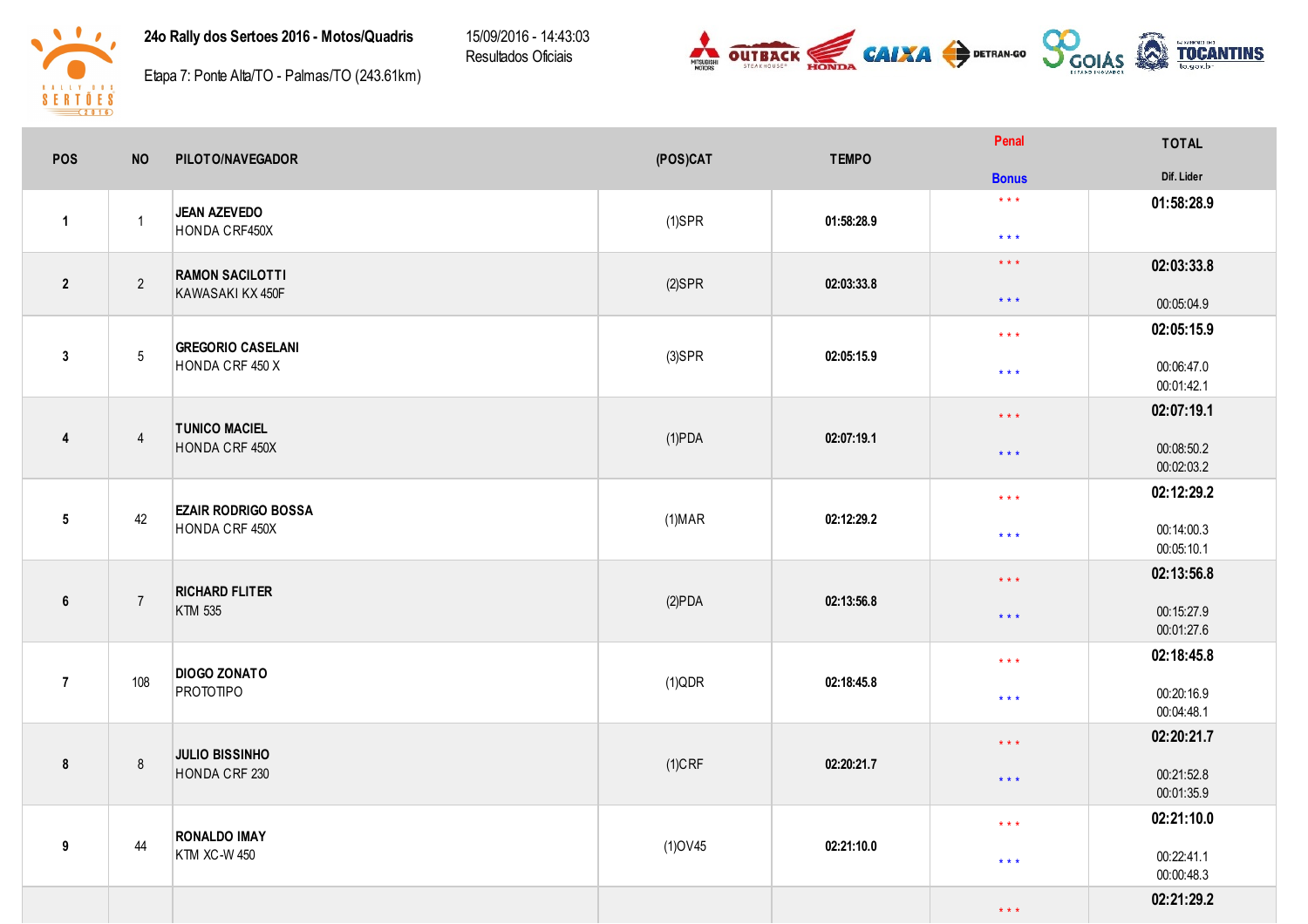| $10$   | 29              | <b>EDUARDO T.SHIGA</b><br>HONDA CRF 450X    | (2) <b>MAR</b> | 02:21:29.2 | $\star$ $\star$ $\star$                            | 00:23:00.3<br>00:00:19.2               |
|--------|-----------------|---------------------------------------------|----------------|------------|----------------------------------------------------|----------------------------------------|
| 11     | 102             | PEDRO H.T.COSTA<br>POLARIS SCRAMBLER XP     | (2)QDR         | 02:21:54.1 | $\star\star\star$<br>$\star$ $\star$ $\star$       | 02:21:54.1<br>00:23:25.2               |
|        |                 |                                             |                |            | $\star$ $\star$ $\star$                            | 00:00:24.9<br>02:23:26.1               |
| 12     | $6\overline{6}$ | <b>GUILHERME CASCAES</b><br>KTM EXC 450 F   | (3)PDA         | 02:23:26.1 | $\star$ $\star$ $\star$                            | 00:24:57.2<br>00:01:32.0               |
| 13     | 110             | <b>ANDRE T.A.SUGUITA</b><br>CAN AM RENEGADE | $(3)$ QDR      | 02:24:03.9 | $\star$ $\star$ $\star$<br>$\star$ $\star$ $\star$ | 02:24:03.9<br>00:25:35.0<br>00:00:37.8 |
|        |                 |                                             |                |            | 00:01:00.0                                         | 02:24:22.7                             |
| 14     | 12              | <b>RAFAEL MILAN</b><br>HUSABERG FE 501      | $(4)$ PDA      | 02:23:22.7 | $\star$ $\star$ $\star$                            | 00:25:53.8<br>00:00:18.8               |
|        |                 | <b>MARCELO FABRO</b>                        |                |            | $\star\star\star$                                  | 02:25:06.0                             |
| 15     | 51              | HONDA CRF 230                               | $(2)$ CRF      | 02:25:06.0 | $\star$ $\star$ $\star$                            | 00:26:37.1<br>00:00:43.3               |
|        |                 | JOSE DE DEUS B. NETO                        |                |            | 00:04:00.0                                         | 02:25:09.8                             |
| $16\,$ | 19              | KTM ECX 350                                 | (3) <b>MAP</b> | 02:21:09.8 | $\star$ $\star$ $\star$                            | 00:26:40.9<br>00:00:03.8               |
|        |                 | <b>CESAR RAFAEL WILKE</b>                   |                |            | $\star$ $\star$ $\star$                            | 02:26:24.2                             |
| 17     | 41              | HONDA CRF 450X                              | (4) <b>MAR</b> | 02:26:24.2 | $\star$ $\star$ $\star$                            | 00:27:55.3<br>00:01:14.4               |
|        |                 | <b>CRISTIANO TEIXEIRA</b>                   |                |            | $\star\star\star$                                  | 02:31:26.6                             |
| 18     | 30              | HONDA CRF 230                               | $(3)$ CRF      | 02:31:26.6 | $\star$ $\star$ $\star$                            | 00:32:57.7<br>00:05:02.4               |
|        |                 | <b>ANDRE DE ASSUMPCAO</b>                   |                |            | $\star$ $\star$ $\star$                            | 02:31:40.2                             |
| 19     | 38              | <b>KTM 450 EXC</b>                          | $(5)$ MAR      | 02:31:40.2 | $\star$ $\star$ $\star$                            | 00:33:11.3<br>00:00:13.6               |
|        |                 | <b>ISRAEL C.SEGUNDO</b>                     |                |            | $\star$ $\star$ $\star$                            | 02:31:42.3                             |
| $20\,$ | 31              | HONDA CRF 450X                              | (6) <b>MAR</b> | 02:31:42.3 | $\star$ $\star$ $\star$                            | 00:33:13.4<br>00:00:02.1               |
|        |                 |                                             |                |            |                                                    | 02:32:11.0                             |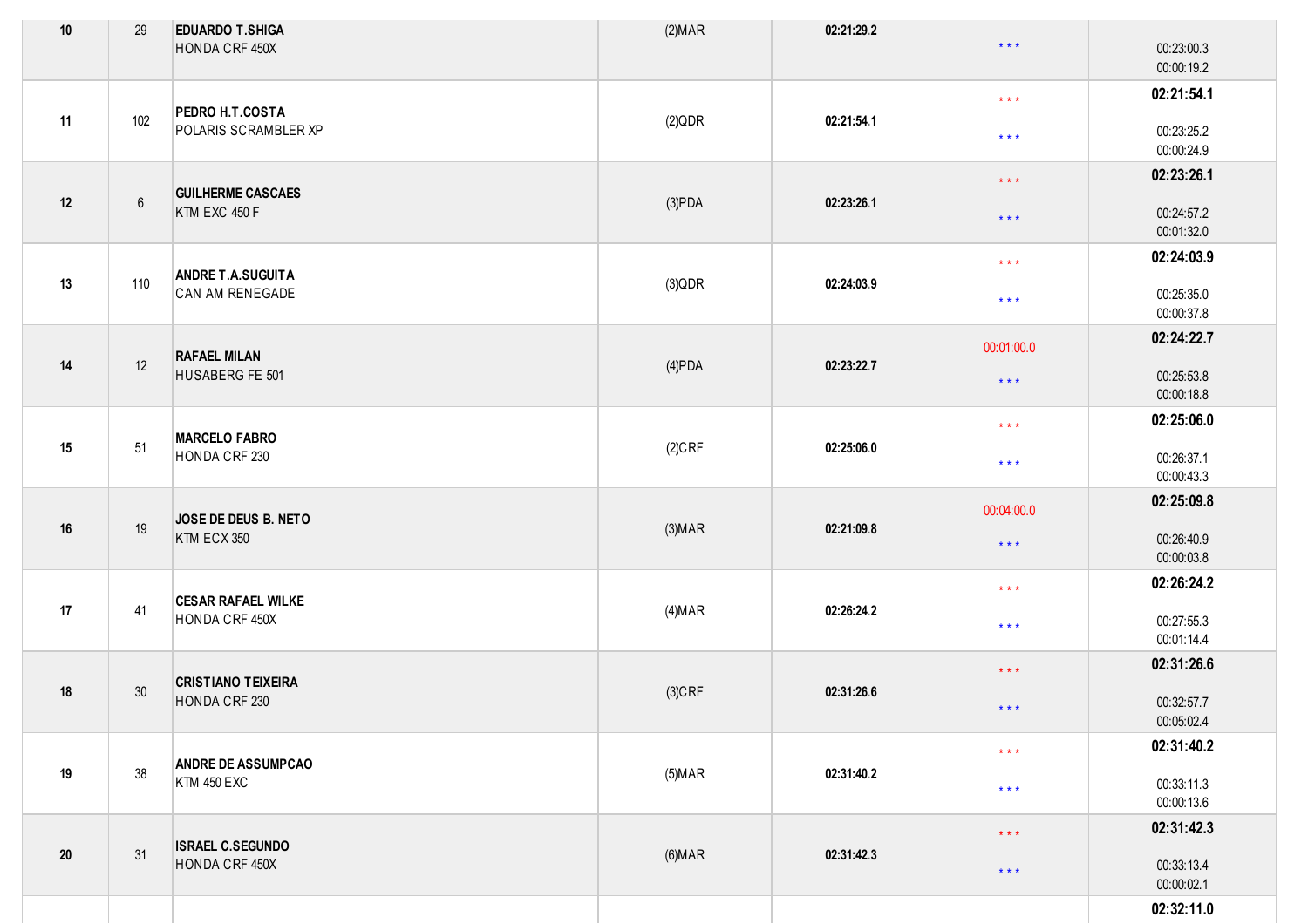| 21         | 14  | <b>HENRIQUE ARENA</b><br>KAWASAKI KLX | $(2)$ OV45 | 02:32:11.0 | $\star$ $\star$ $\star$ | 00:33:42.1               |
|------------|-----|---------------------------------------|------------|------------|-------------------------|--------------------------|
|            |     |                                       |            |            | $\star$ $\star$ $\star$ | 00:00:28.7               |
|            |     | <b>LEONARDO DE ALMEIDA</b>            |            |            | $\star$ $\star$ $\star$ | 02:33:11.2               |
| 22         | 39  | KAWASAKI KLX450R                      | $(4)$ SPR  | 02:33:11.2 | $\star$ $\star$ $\star$ | 00:34:42.3<br>00:01:00.2 |
| 23         | 52  | <b>RONALDO P. DA SILVA</b>            |            | 02:33:42.7 | 00:01:00.0              | 02:34:42.7               |
|            |     | HONDA CRF 230                         | $(4)$ CRF  |            | $\star\star\star$       | 00:36:13.8<br>00:01:31.5 |
|            |     | <b>MARCIO ADAMI</b>                   |            |            | $\star$ $\star$ $\star$ | 02:37:38.0               |
| 24         | 32  | HONDA CRFX 450                        | $(3)$ OV45 | 02:37:38.0 | $\star$ $\star$ $\star$ | 00:39:09.1<br>00:02:55.3 |
|            |     | <b>DIEGO LICIO</b>                    |            |            | $\star$ $\star$ $\star$ | 02:38:54.0               |
| 25         | 105 | YAMAHA RAPTOR 700                     | $(4)$ QDR  | 02:38:54.0 | $\star \star \star$     | 00:40:25.1<br>00:01:16.0 |
|            |     | <b>HELIO PESSOA</b>                   |            |            | $\star$ $\star$ $\star$ | 02:42:46.0               |
| $26\,$     | 104 | YAMAHA RAPTOR 700                     | $(5)$ QDR  | 02:42:46.0 | $\star$ $\star$ $\star$ | 00:44:17.1<br>00:03:52.0 |
|            |     | JAVIER F. DIEGO                       |            |            | 00:01:00.0              | 02:43:14.6               |
| 27         | 111 | LDE 641 CAN AM                        | $(6)$ QDR  | 02:42:14.6 | $\star$ $\star$ $\star$ | 00:44:45.7<br>00:00:28.6 |
|            |     | <b>EDGLEY M.L. SOBRINHO</b>           |            |            | $\star$ $\star$ $\star$ | 02:43:24.3               |
| ${\bf 28}$ | 106 | YAMAHA RAPTOR                         | $(7)$ QDR  | 02:43:24.3 | $\star$ $\star$ $\star$ | 00:44:55.4<br>00:00:09.7 |
|            |     | <b>MOARA SACILOTTI</b>                |            |            | $\star$ $\star$ $\star$ | 02:44:44.1               |
| 29         | 21  | KAWASAKI KLX                          | $(4)$ OV45 | 02:44:44.1 | $* * *$                 | 00:46:15.2<br>00:01:19.8 |
|            |     | <b>BRUNO BERALDI</b>                  |            |            | $\star$ $\star$ $\star$ | 02:45:18.2               |
| $30\,$     | 109 | YAMAHA RAPTOR 700                     | $(8)$ QDR  | 02:45:18.2 | $\star$ $\star$ $\star$ | 00:46:49.3<br>00:00:34.1 |
|            |     | JOAO REGO BARROS                      |            |            | 00:01:00.0              | 02:45:32.1               |
| 31         | 34  | YAMAHA YZ250FX                        | $(5)$ OV45 | 02:44:32.1 | $\star$ $\star$ $\star$ | 00:47:03.2<br>00:00:13.9 |
|            |     |                                       |            |            |                         |                          |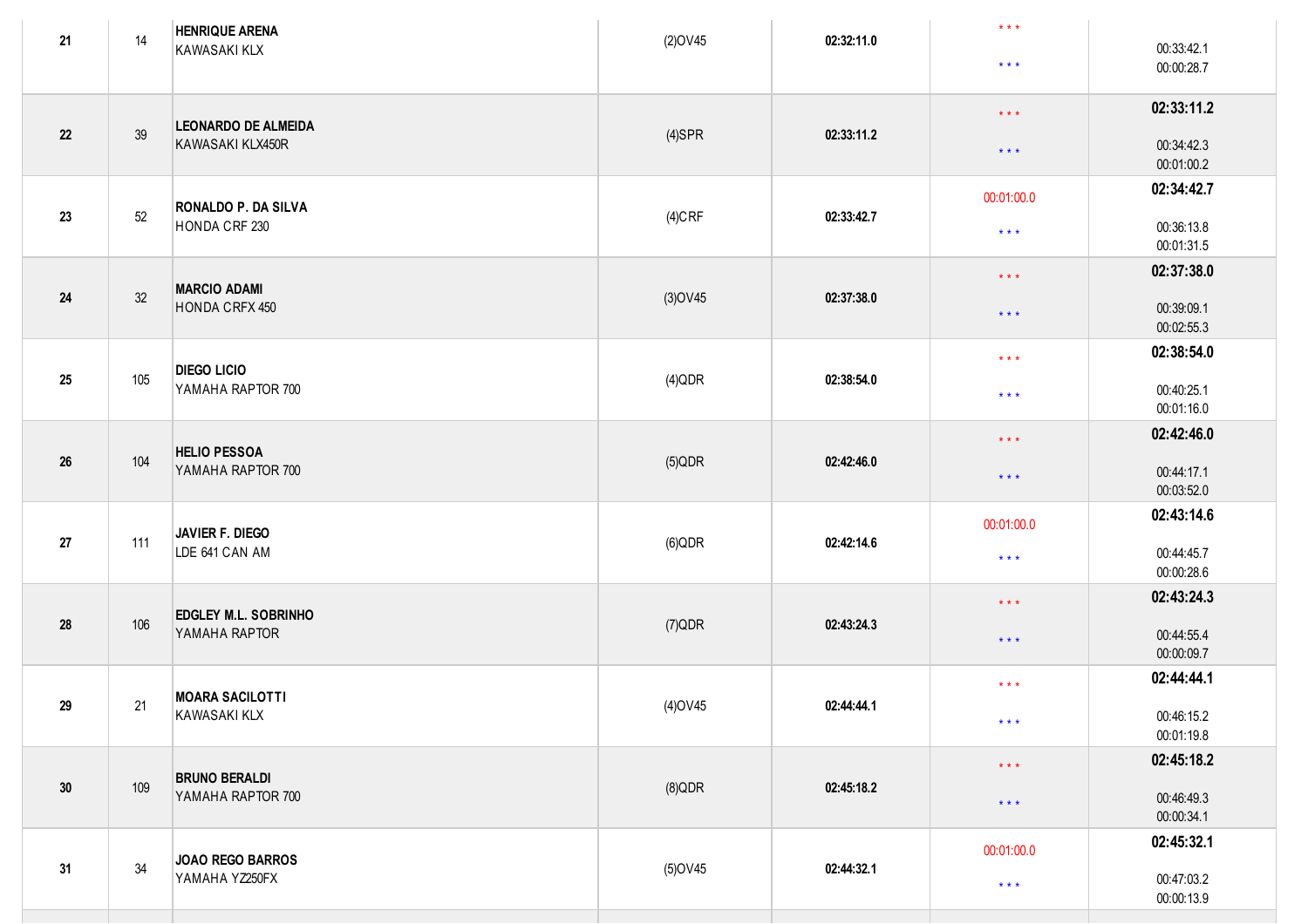| 32     | 112              | JEFERSON M. NOBRE                        | $(9)$ QDR      | 02:51:33.7 | $\star$ $\star$ $\star$ | 02:51:33.7               |
|--------|------------------|------------------------------------------|----------------|------------|-------------------------|--------------------------|
|        |                  | YAMAHA RAPTOR 700                        |                |            | $\star$ $\star$ $\star$ | 00:53:04.8<br>00:06:01.6 |
|        |                  | <b>FLAVIO CATENGA</b>                    |                |            | $\star$ $\star$ $\star$ | 02:52:28.6               |
| 33     | $\boldsymbol{9}$ | HONDA CRF450                             | $(5)$ PDA      | 02:52:28.6 | $\star$ $\star$ $\star$ | 00:53:59.7<br>00:00:54.9 |
|        |                  | <b>CHRISTIAN COSTANTINI</b>              |                |            | 00:01:00.0              | 02:58:34.5               |
| $34$   | 22               | HONDA CRF450X                            | (7) <b>MAR</b> | 02:57:34.5 | $\star$ $\star$ $\star$ | 01:00:05.6<br>00:06:05.9 |
|        |                  | <b>WILLIAM UZAL GARCIA</b>               |                |            | 00:30:00.0              | 03:30:00.0               |
| 35     | 40               | HUSABERG FE450                           | $(8)$ MAR      | 03:00:00.0 | $\star$ $\star$ $\star$ | 01:31:31.1<br>00:31:25.5 |
|        |                  |                                          |                |            | 00:30:00.0              | 03:30:00.0               |
| $36\,$ | 49               | <b>SERGIO H. PEDROSO</b><br>HONDA 230 CC | $(5)$ CRF      | 03:00:00.0 | $\star$ $\star$ $\star$ | 01:31:31.1<br>00:00:00.0 |
|        |                  | <b>MARISERGIO F. KONS</b>                |                |            | 00:30:00.0              | 03:30:00.0               |
| 37     | 33               | YAMAHA WR                                | (6) OV45       | 03:00:00.0 | $\star$ $\star$ $\star$ | 01:31:31.1<br>00:00:00.0 |
|        |                  | <b>LUCIANO GOMES</b>                     |                |            | 00:32:00.0              | 03:32:00.0               |
| $38\,$ | 47               | YAMAHA WR450F                            | $(9)$ MAR      | 03:00:00.0 | $\star$ $\star$ $\star$ | 01:33:31.1<br>00:02:00.0 |
|        |                  | JOVANIO L. FRUTUOSO                      |                |            | 01:19:00.0              | 04:19:00.0               |
| 39     | 27               | YAMAHA WR 450F                           | (7) OV 45      | 03:00:00.0 | $\star$ $\star$ $\star$ | 02:20:31.1<br>00:47:00.0 |
|        |                  | <b>GEISON P. BELMONT</b>                 |                |            | 03:06:00.0              | 06:06:00.0               |
| 40     | 103              | PROTOTIPO 1000 4X4                       | $(10)$ QDR     | 03:00:00.0 | $\star$ $\star$ $\star$ | 04:07:31.1<br>01:47:00.0 |
|        |                  | <b>VITOR Y.CLOSS</b>                     |                |            | 04:09:00.0              | 07:09:00.0               |
| 41     | 37               | KAWASAKI KLX 450R                        | $(6)$ PDA      | 03:00:00.0 | $\star\star\star$       | 05:10:31.1<br>01:03:00.0 |
|        |                  | <b>DANIEL BARP CREMA</b>                 |                |            | 04:09:00.0              | 07:09:00.0               |
| $42\,$ | 11               | YAMAHA YZF                               | $(10)$ MAR     | 03:00:00.0 | $\star$ $\star$ $\star$ | 05:10:31.1<br>00:00:00.0 |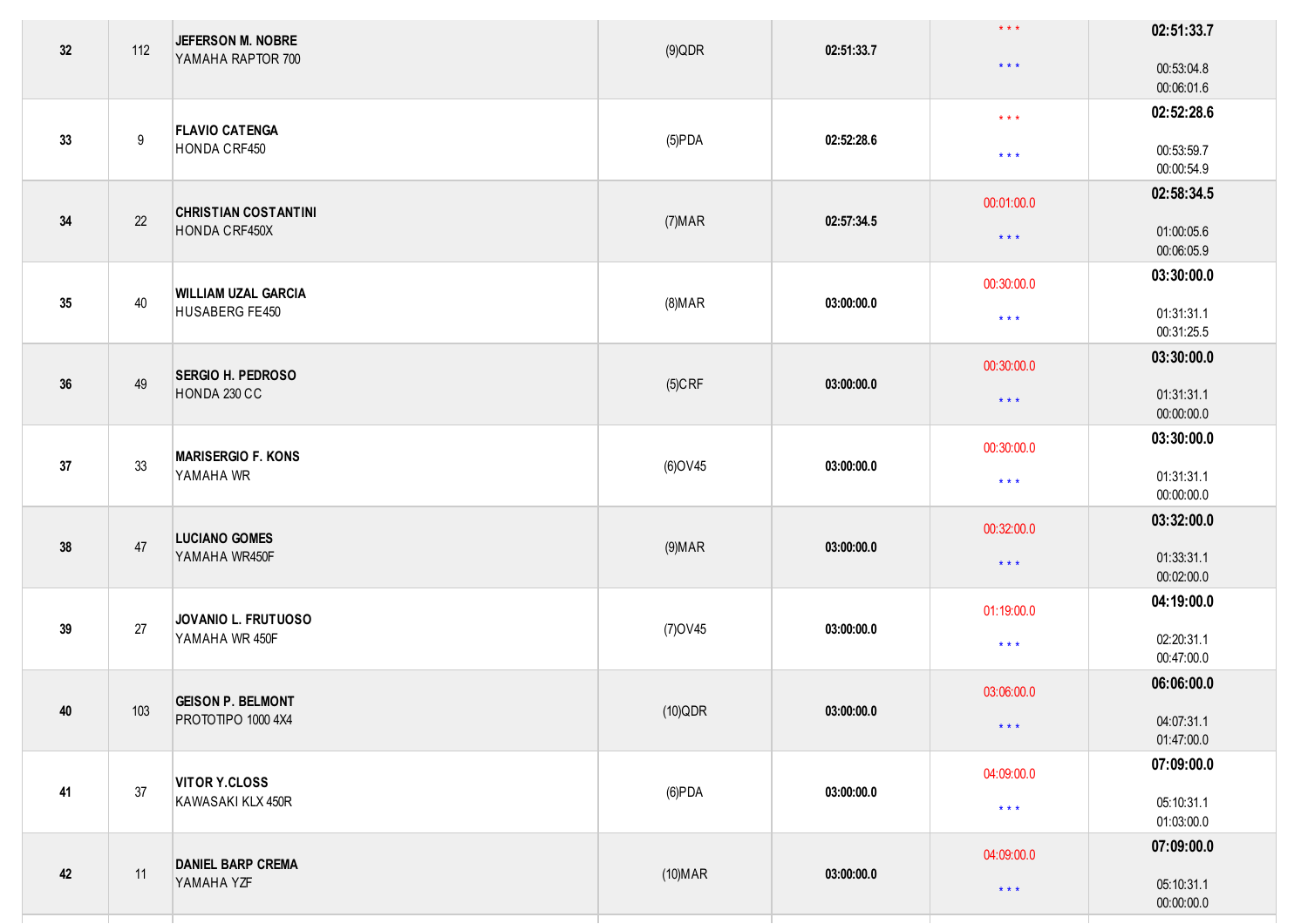| 43     | $\mathbf{3}$ | JOSE HELIO FILHO<br>HUSQVARNA FE 450            | $(5)$ SPR       | 03:00:00.0 | 04:09:00.0<br>$\star$ $\star$ $\star$ | 07:09:00.0<br>05:10:31.1<br>00:00:00.0 |
|--------|--------------|-------------------------------------------------|-----------------|------------|---------------------------------------|----------------------------------------|
| 44     | 10           | <b>RICARDO MARTINS</b><br>YAMAHA WR450          | $(7)$ PDA       | 03:00:00.0 | 04:09:00.0<br>$\star$ $\star$ $\star$ | 07:09:00.0<br>05:10:31.1<br>00:00:00.0 |
| 45     | 15           | <b>MARCOS COLVERO</b><br>KTM EXC450             | $(8)$ PDA       | 03:00:00.0 | 04:09:00.0<br>$\star$ $\star$ $\star$ | 07:09:00.0<br>05:10:31.1<br>00:00:00.0 |
| 46     | $16\,$       | <b>RODRIGO MONTEMOR</b><br>HUSQWARNA FE 450     | $(9)$ PDA       | 03:00:00.0 | 04:09:00.0<br>$\star$ $\star$ $\star$ | 07:09:00.0<br>05:10:31.1<br>00:00:00.0 |
| 47     | 17           | <b>KASSIANO BURTETT</b><br>HONDA CRF 450X       | $(11)$ MAR      | 03:00:00.0 | 04:09:00.0<br>$\star$ $\star$ $\star$ | 07:09:00.0<br>05:10:31.1<br>00:00:00.0 |
| 48     | 20           | <b>DIMAS MATTOS</b><br><b>KTM RALLY REPLICA</b> | (8) OV45        | 03:00:00.0 | 04:09:00.0<br>$\star$ $\star$ $\star$ | 07:09:00.0<br>05:10:31.1<br>00:00:00.0 |
| 49     | 23           | <b>RODRIGO BETTI</b><br>KTM RALLY REPLICA 450   | $(6)$ SPR       | 03:00:00.0 | 04:09:00.0<br>$\star$ $\star$ $\star$ | 07:09:00.0<br>05:10:31.1<br>00:00:00.0 |
| $50\,$ | 25           | DANILO S. F. GOMES<br><b>HONDA CRF X</b>        | (12) <b>MAR</b> | 03:00:00.0 | 04:09:00.0<br>$\star$ $\star$ $\star$ | 07:09:00.0<br>05:10:31.1<br>00:00:00.0 |
| 51     | 28           | <b>TULIO BORGES MALTA</b><br>HONDA CRF 230CC    | $(6)$ CRF       | 03:00:00.0 | 04:09:00.0<br>$\star$ $\star$ $\star$ | 07:09:00.0<br>05:10:31.1<br>00:00:00.0 |
| 52     | 35           | <b>SILVIO MARTINS</b><br><b>KTM 450CC</b>       | $(9)$ OV45      | 03:00:00.0 | 04:09:00.0<br>$\star$ $\star$ $\star$ | 07:09:00.0<br>05:10:31.1<br>00:00:00.0 |
| 53     | 36           | <b>JEAN CARLO MACHADO</b><br>SUZUKI DR400       | (10)PDA         | 03:00:00.0 | 04:09:00.0<br>$\star$ $\star$ $\star$ | 07:09:00.0<br>05:10:31.1<br>00:00:00.0 |